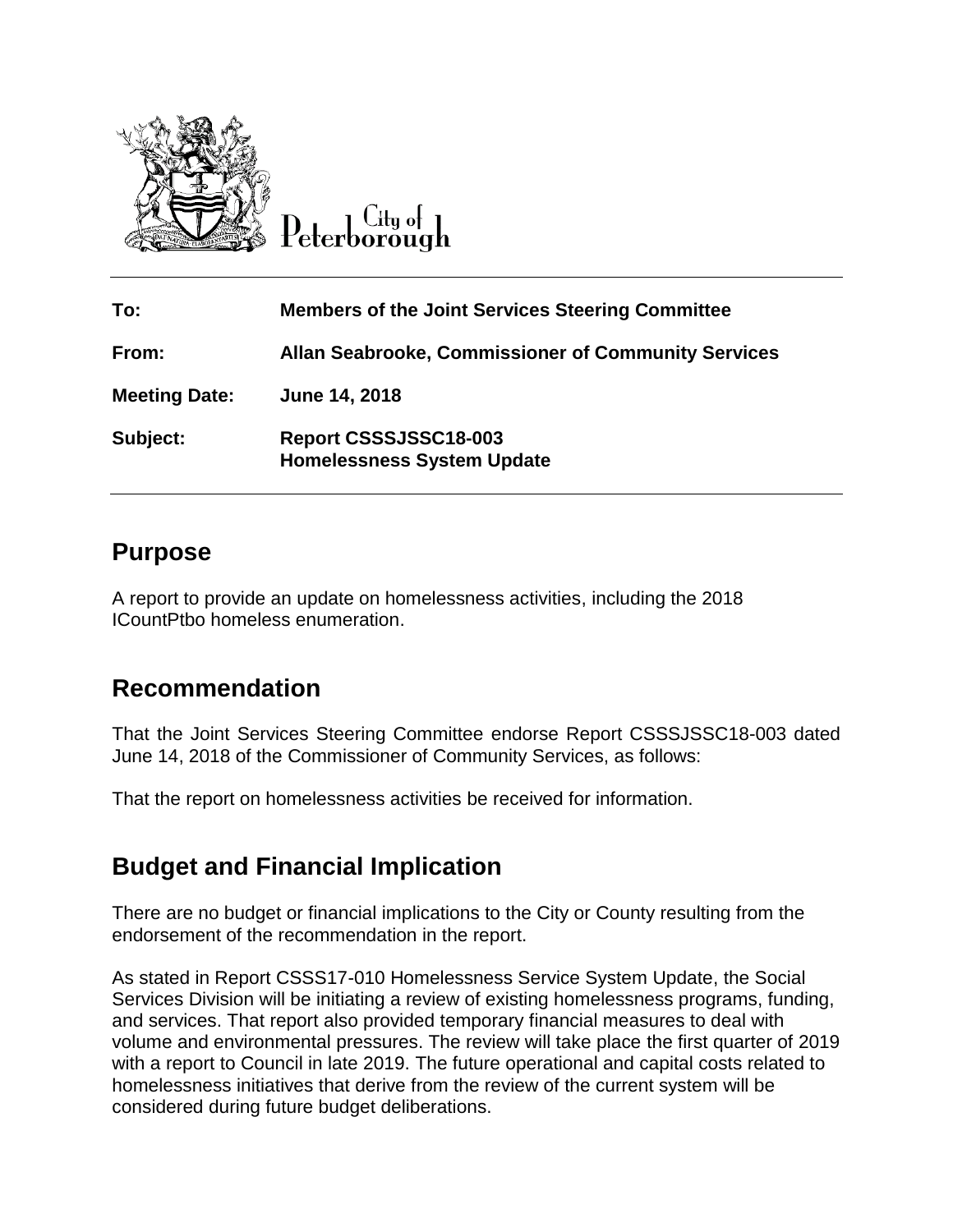### **Background**

In line with the Province's Long Term Affordable Housing Strategy to end chronic homelessness by 2025 and the vision of the City's 10 Year Housing and Homelessness Plan (HHP) to eliminate long-term homelessness, the Social Services Division and community partners have been shifting focus from managing the homelessness system to attempting to end chronic homelessness.

#### **Service Manager Authority**

The City of Peterborough is the Service Manager responsible for integrated local planning to address housing affordability and the coordination of homelessness services. Evidence-based practices support the idea that strong multi-sectoral partnerships and community-wide collaboration are essential to the successful implementation of strategies to end chronic homelessness.

#### **Initial Steps**

The City has engaged community partners in the development of a coordinated homelessness response. Key activities that are ongoing and meet commitments in the 10 Year Housing and Homelessness Plan include:

- Collaborating with key stakeholders
- Determining local needs through homelessness enumerations
- Implementing a common assessment tool across the homelessness system that triages and streams clients to the appropriate services
- Introducing a shared database for emergency shelter operators
- Funding Intensive Case Managers through provincial programs including Housing Now and Home for Good
- Embedding clinical support at each of the emergency shelters
- Introducing case conferencing through the Homelessness Coordinated Response Team (HCRT)
- Increasing rent supplements
- Improving client coordination with justice and health providers

#### **Impacts of Homelessness Enumeration**

Since the completion of the Point in Time count in 2016, the province has mandated that Service Managers conduct an enumeration every 2 years starting in 2018. As per report CSSSJSSC17-005 Homelessness Enumeration and Delegation of Authority, Joint Services endorsed conducting the enumeration in March 2018.

The United Way and the City of Peterborough partnered to complete a combined Point in Time and 20,000 Homes count over the course of four days starting March 20, 2018.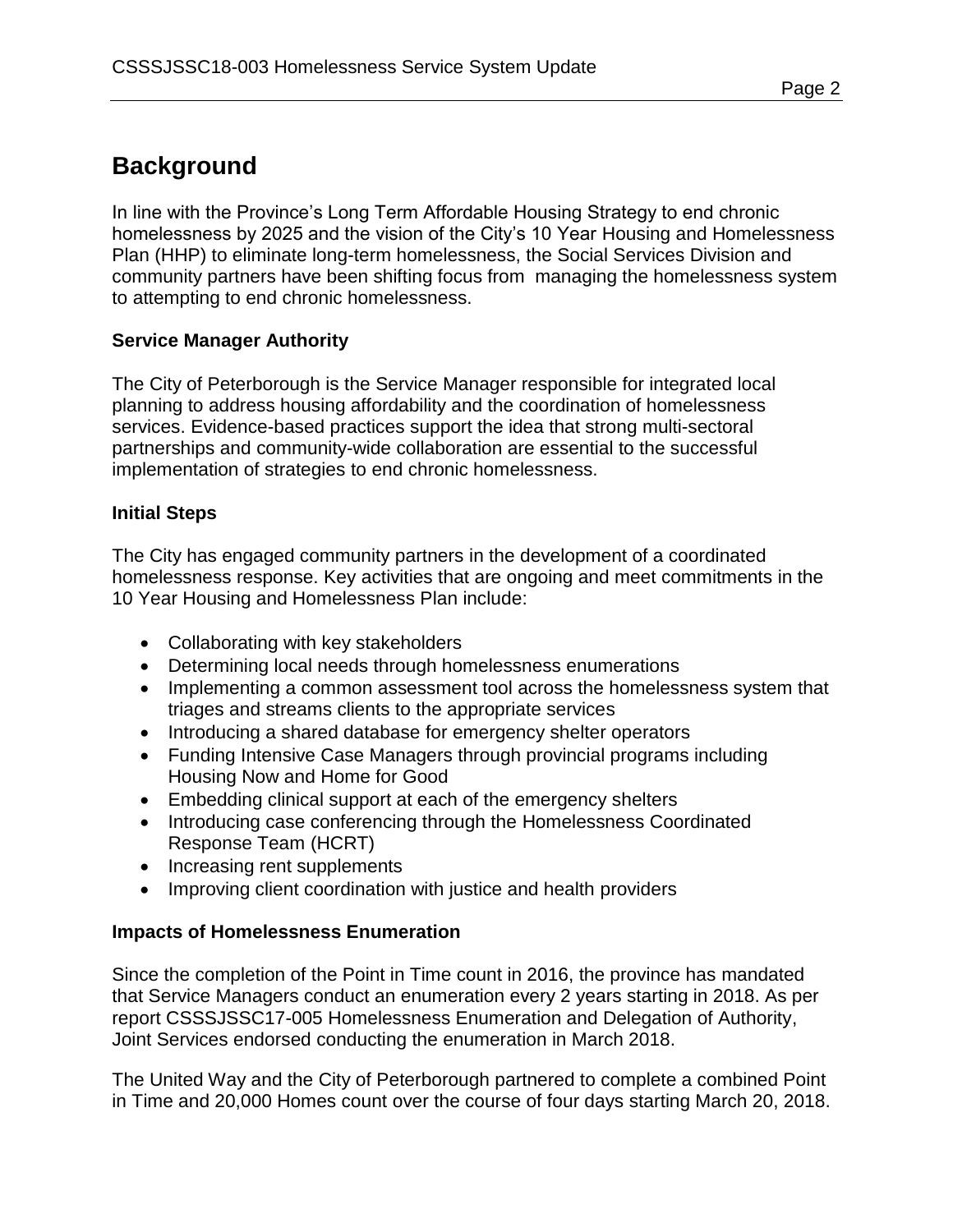The 20,000 Homes count model (a registry week) was used in the 2018 enumeration in conjunction with the Point in Time Count. This model invites people experiencing homelessness to provide their name and complete a more comprehensive survey. It is based on the following principles:

- Knowing every homeless person by name and understanding each person's needs and preferences
- Implementing Housing First in a way that makes sense for the community
- Using data to track progress and to make decisions to improve the community's homeless programs and the system as a whole
- Improving housing placements and working toward building a coordinated local system of care focused on ending homelessness
- Learning from other communities across Canada

The 20,000 Homes approach also acknowledges that complex social issues cannot be solved by a single sector. Mobilizing communities around ending chronic homelessness involves:

- Data
- Person-centered services
- Continuous quality improvement
- Creating conditions for groups to innovate collaboratively

The 20,000 Homes initiative is a national change movement focused on ending chronic homelessness in 20 communities and housing 20,000 of Canada's most vulnerable homeless people by July 1, 2020.

With the completion of the surveys, the analysis of the homelessness count will provide a better understanding of the nature and extent of homelessness and the characteristics of people experiencing homelessness. The data provides the foundation to support further housing, homelessness and service planning decisions. Joining the 20,000 Homes count will move the community toward a "functional zero" end to homelessness which is defined as a community that:

"has a systematic response in place that ensures homelessness (unsheltered homeless, emergency sheltered homeless, provisionally accommodated or imminent risk of homelessness) is prevented whenever possible or is otherwise a rare, brief and non-recurring experience".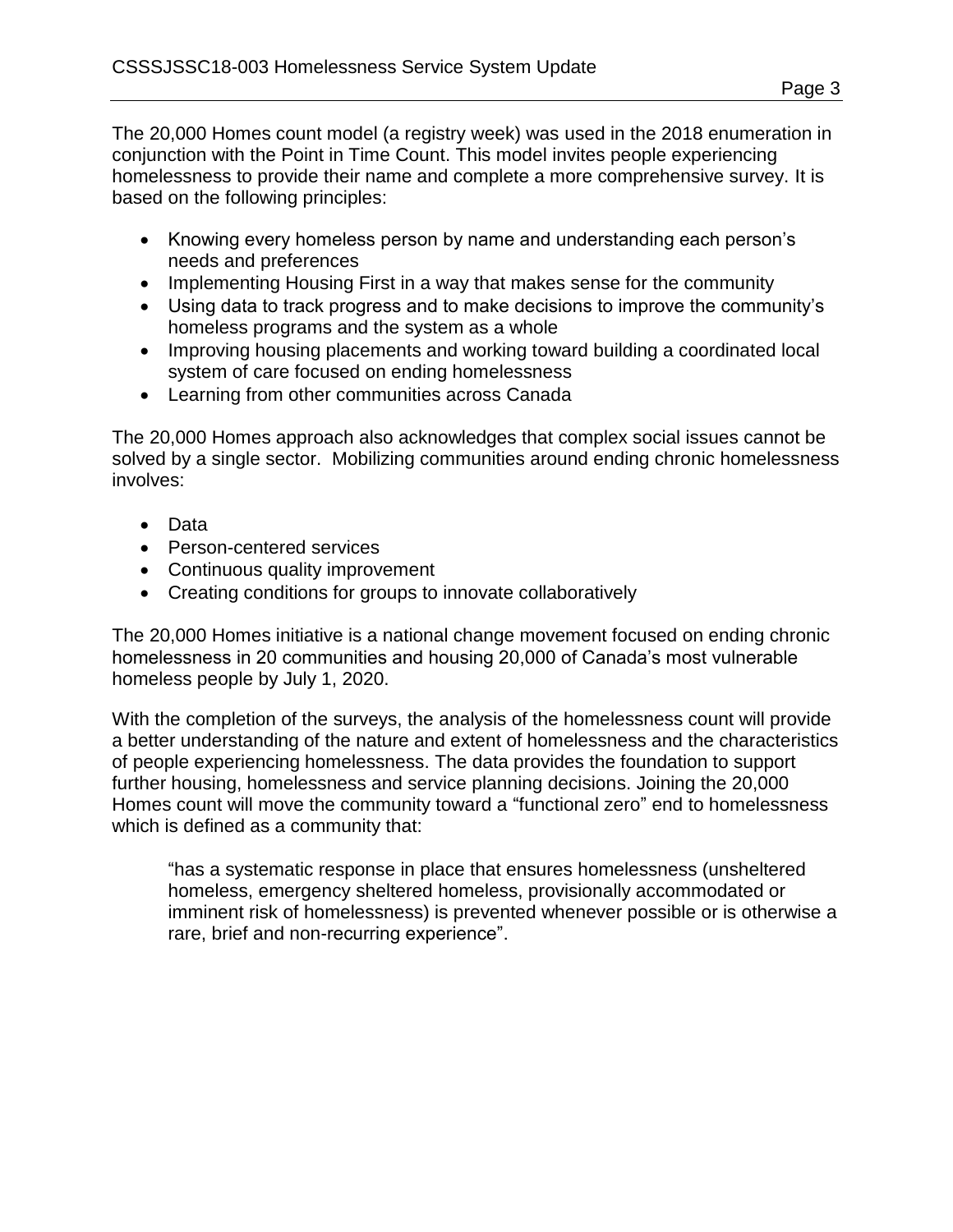### **2018 ICountPtbo Highlights**

Some key highlights from the enumeration include:

- 364 people were approached (compared to 255 in 2016);
- 200 surveys were completed (compared to 100 in 2016);
- 27% of respondents identified as Indigenous (compared to 23% in 2016);
- 9 respondents identified as Veterans (compared to 6 in 2016 that served in the military);
- 259 people identified as being homeless: 130 in emergency shelter beds, 12 living rough, 94 provisionally housed (couch surfing, hospital, etc) and 23 unknown;
- 60% reported their first experience of homelessness was before the age of 26 (compared to 64% in 2016);
- 94% of respondents reported having an income (compared to 98% in 2016);
- 30% of respondents were involved with the child welfare system; in 2016 34% of respondents indicated they had spent time in foster care/group home environment.

The top three reasons identified for being homeless:

- Family breakdown;
- Unsafe housing;
- Addiction/substance use.

Key enhancements in the completion of the 2018 ICountPtbo homelessness enumeration include:

- The count was conducted over 4 days, expanding on the 24 hour period
- The count included a more comprehensive survey/triage tool
- The Registry Week approach invited people experiencing homelessness to provide their name and location so that people experiencing homelessness can be contacted again and those with the highest level of need can be matched with the right resources as soon as possible
- The 2018 count included County locations

The 2018 count included all shelter locations, the Warming Room, the shelter for domestic violence, 9 street outreach routes, Peterborough Regional Health Centre, 12 service locations in the City and 11 service locations in the County. Additionally, a youth specific magnet event was held and attended by 30-40 individuals.

The success of the homelessness enumeration was due to the participation of over 80 volunteers and professional social service staff.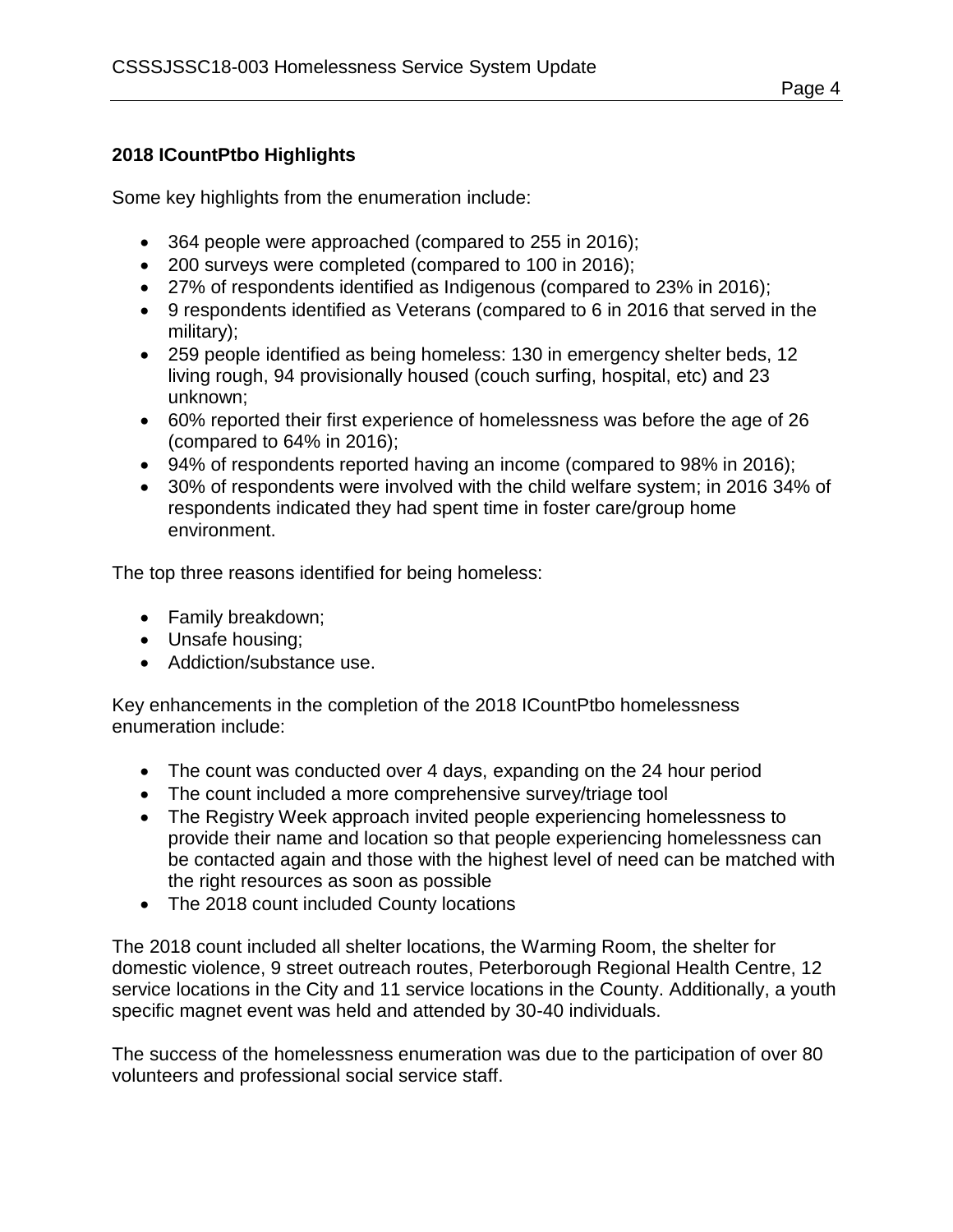### **Work In Progress**

Community partners have been working toward the creation of a Coordinated Entry System (CES) and By Name List (BNL) framework since the fall of 2017. This framework and the creation of a coordinated system means that all community entry points into the system understand and share intake processes. Other community organizations that come into contact with individuals experiencing homelessness will also be able to get them to the right place for service more simply. Both the CES and the BNL will result in a better understanding and tracking of people flowing in and out of homelessness.

Understanding local homelessness leads to an organized response and working toward a response based on need.

#### **The Way Forward**

Generally homelessness activities can be categorized in three ways:

- Prevention, Shelter Diversion and Support Services
- Emergency Shelters (including motels)
- Stabilization Supports such as permanent and/or supportive housing

The goal is to shift the focus from an emphasis on expensive, short-term, emergency responses to upfront prevention and diversion activities and Housing First activities that stabilize individuals with high acuity such as rent supplements, intensive case management, and trusteeships. This requires an examination of the current system and what is currently funded.

The following chart illustrates the shift in emphasis: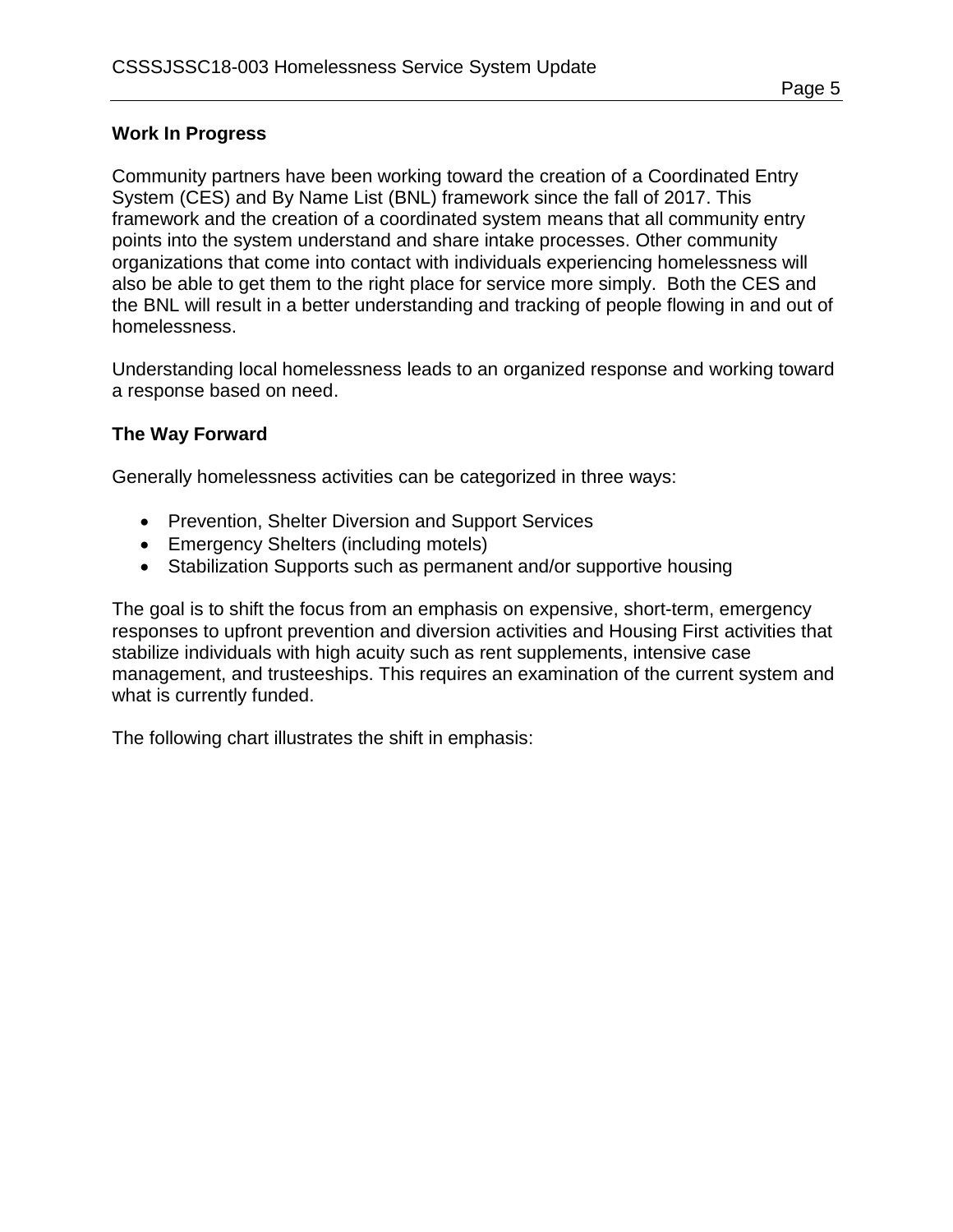

#### **Next Steps**

The integration of homelessness services requires a number of key elements:

- Clearly articulated goals around housing placement and housing retention with carefully selected and appropriate data elements and reports
- Examination of resource allocation aligning with the goal of ending chronic homelessness
- Engagement of decision-makers at the system level around strategic planning and the execution by their organizations
- Engagement of all community homelessness staff to work together as a unified collective
- Continuous evaluation of effectiveness of activities with an acknowledgement around the need to evolve and continuously improve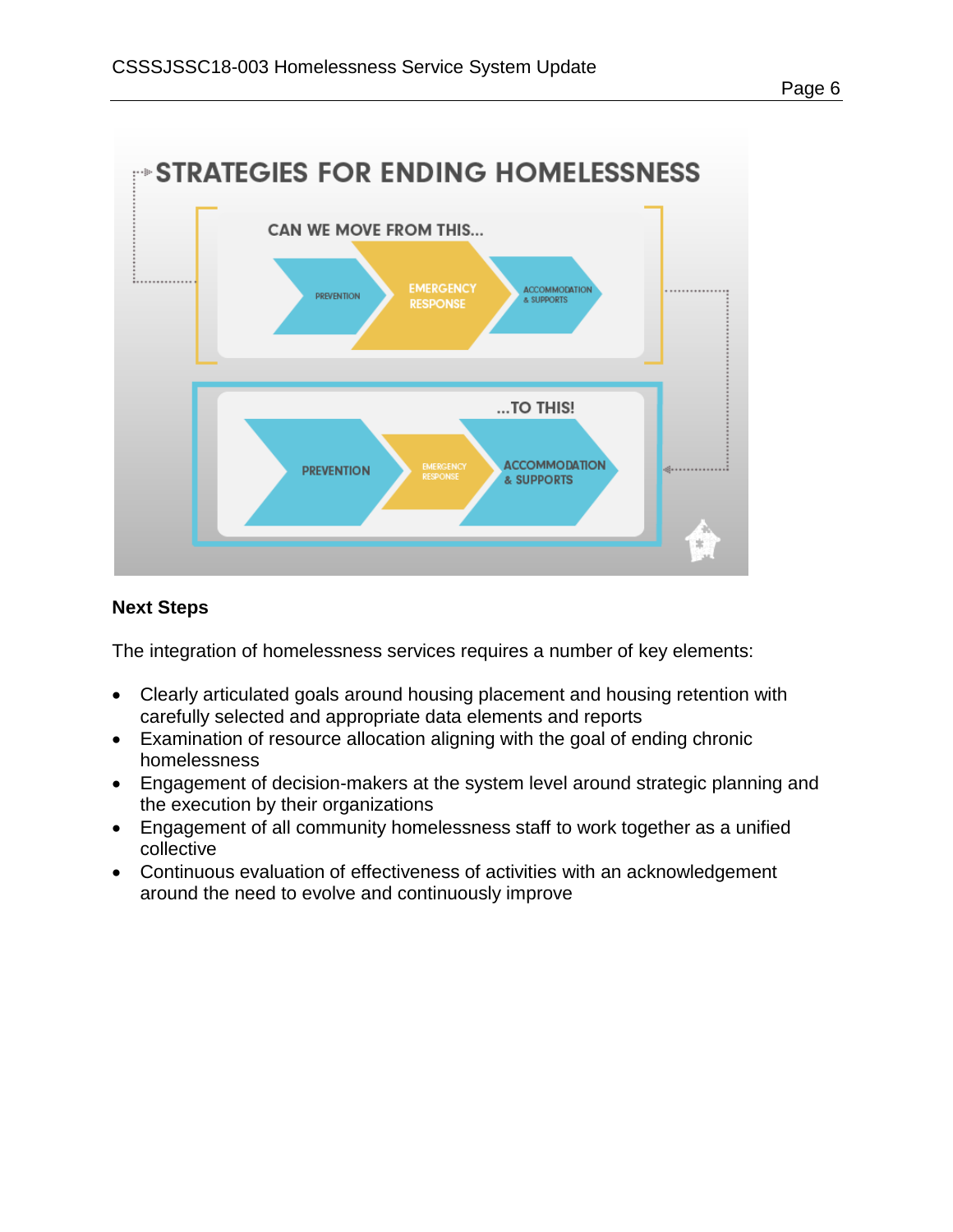| <b>Objective</b>                                                                                                                                        | <b>Rationale</b>                                                                                                                                                                                                                                                                                              | <b>Alignment with HHP</b>                                                                                                                                                                                                                                                                            | <b>Time frame</b>                                                |
|---------------------------------------------------------------------------------------------------------------------------------------------------------|---------------------------------------------------------------------------------------------------------------------------------------------------------------------------------------------------------------------------------------------------------------------------------------------------------------|------------------------------------------------------------------------------------------------------------------------------------------------------------------------------------------------------------------------------------------------------------------------------------------------------|------------------------------------------------------------------|
| 5-year review of<br>the 10-year HHP                                                                                                                     | The province has put into<br>legislation the<br>requirement for a 10-year<br>HHP, including the<br>requirement to review the<br>HHP at least every 5<br>years.                                                                                                                                                | Legislative requirement.                                                                                                                                                                                                                                                                             | June 2018-<br><b>June 2019</b>                                   |
| Review of<br>homelessness<br>service system<br>using an expert<br>third party                                                                           | Examining the current<br>system of services and<br>what is currently funded<br>to ensure maximum use<br>of resources and ensure<br>alignment with funding<br>requirements and the<br>goal to end chronic<br>homelessness.                                                                                     |                                                                                                                                                                                                                                                                                                      | <b>Winter 2018-</b><br>2019<br>Report to<br>Council late<br>2019 |
| <b>Conduct further</b><br>examination of<br>local Shelter<br><b>Services</b><br>Capacity                                                                | Identifying gaps and<br>capacity issues in the<br>emergency shelter<br>system should be<br>examined to determine<br>potential improvements.                                                                                                                                                                   | <b>Commitment 3:</b><br><b>Examine local committees</b><br>and service provider<br>partnerships to ensure<br>best use of resources.                                                                                                                                                                  | <b>Fall 2018</b>                                                 |
| Development of<br>alignment among<br>service partners<br>who are part of<br>Peterborough's<br>Coordinated<br><b>Entry System</b><br>and By Name<br>List | Ensuring that all<br>providers within the<br>system have access to<br>the same level of<br>professional development<br>and operate using the<br>same core principles is<br>essential to an effective<br>multi-sectoral response.<br>Systems responses<br>require collaboration and<br>aligned core principles | <b>Commitment 2:</b><br>Facilitate alignment of<br>policy and strategic plans,<br>among City partners and<br>within municipal<br>departments, using a<br>service system approach.<br>Outcome:<br><b>Families and individuals</b><br>get assistance through a<br>system of coordinated<br>housing and | Summer to<br><b>Fall 2018</b>                                    |
|                                                                                                                                                         | among multiple agencies.                                                                                                                                                                                                                                                                                      | homelessness services<br>that provides appropriate                                                                                                                                                                                                                                                   |                                                                  |

Therefore, the key next steps to review the current system are: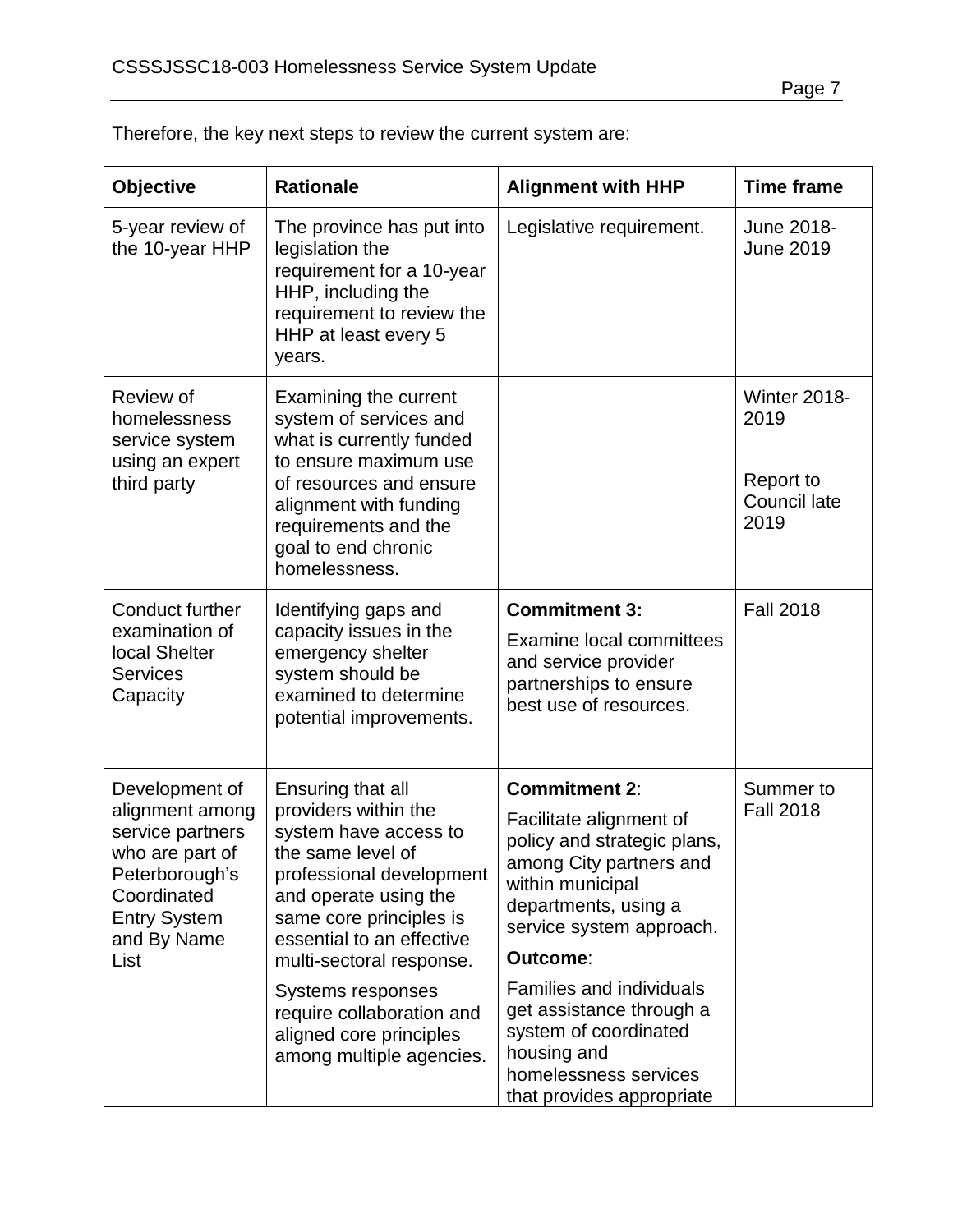|                                                                                                    |                                                                                                                                                                                                                                                             | supports and promotes<br>self-sufficiency.                                                                                                                                                     |                                                                                                                                  |
|----------------------------------------------------------------------------------------------------|-------------------------------------------------------------------------------------------------------------------------------------------------------------------------------------------------------------------------------------------------------------|------------------------------------------------------------------------------------------------------------------------------------------------------------------------------------------------|----------------------------------------------------------------------------------------------------------------------------------|
| <b>Build</b><br>interventions and<br>solutions for the<br>most vulnerable                          | <b>Using Housing First</b><br>principles to set clear<br>criteria for prioritization<br>and work with individuals<br>and service providers to<br>match appropriate<br>housing and support<br>service to the most<br>vulnerable individuals<br>and families. | As above.                                                                                                                                                                                      | Summer 2018<br>(prioritization<br>will be<br>considered as<br>part of the<br>creation of the<br>Coordinated<br>Access<br>System) |
| Develop and<br>maintain "By<br>Name List"                                                          | Knowing the names and<br>unique needs of people<br>experiencing<br>homelessness allows for                                                                                                                                                                  | <b>Commitment 14:</b><br>Expand mental health and<br>addiction case planning<br>and outreach.                                                                                                  | Summer 2018<br>develop the<br>By Name List                                                                                       |
|                                                                                                    | individualized planning<br>and case management                                                                                                                                                                                                              | Outcome:                                                                                                                                                                                       | Monitoring will                                                                                                                  |
|                                                                                                    | according to<br>vulnerability/need.                                                                                                                                                                                                                         | People, whose mental<br>health, addiction or<br>behaviour compromises<br>their housing, receive<br>services that are<br>coordinated through<br>individualized, multi-<br>agency case planning. | be ongoing<br>using real-<br>time data                                                                                           |
| Continue to<br>educate the<br>public about<br>issues<br>surrounding<br>homelessness<br>and housing | Building on momentum of<br>the iCountPtbo will<br>ensure that issues related<br>to individuals who are<br>experiencing<br>homelessness are better<br>understood.                                                                                            | <b>HHP vision: Enhance</b><br>community and partner<br>involvement.                                                                                                                            | Ongoing                                                                                                                          |
| Develop robust<br>evaluation and<br>reporting<br>mechanisms                                        | Using the By Name List<br>and common assessment<br>tool data, service<br>providers will be able to<br>measure impact and<br>progress with individuals.                                                                                                      |                                                                                                                                                                                                | December<br>2018                                                                                                                 |
| Engage                                                                                             | Enhancing collaboration                                                                                                                                                                                                                                     | Not specifically identified                                                                                                                                                                    | July-August                                                                                                                      |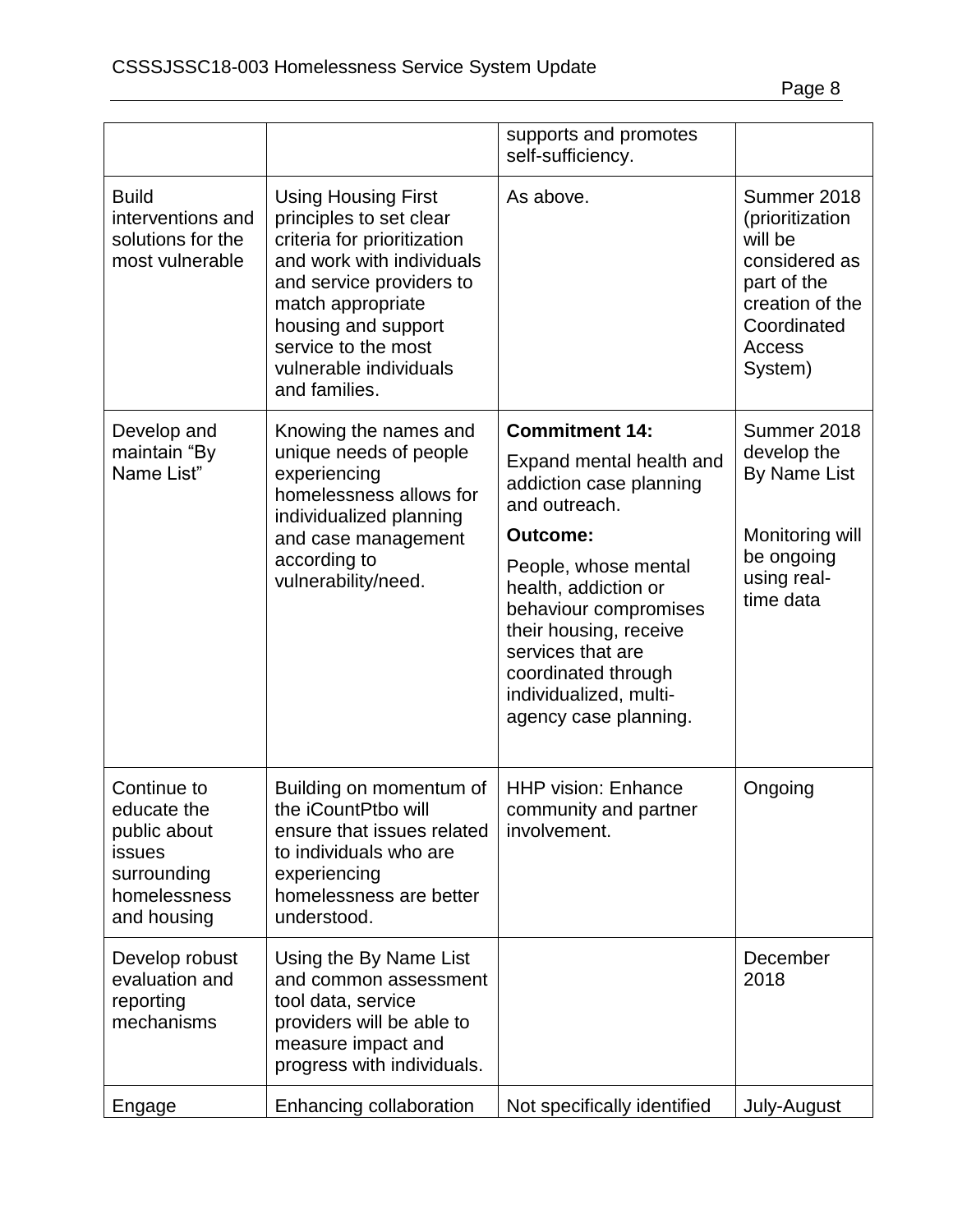| Indigenous<br>service providers<br>to expand and<br>educate<br>community about<br>services | with representatives of<br>local First Nations and<br>organizations providing<br>support to off-reserve<br>Indigenous residents, to<br>share information about<br>services, housing and<br>other related issues.                                                                                                                                                  | in the HHP, but has been<br>acknowledged at the<br>Provincial level as an<br>emerging priority to be<br>addressed in 5 Year<br>Review.<br>Homelessness count<br>2018: 27% of people<br>surveyed self-identified as<br>Indigenous.                           | 2018<br>Cultural<br>Competency<br>training for all<br>front line staff<br>provided by<br>Nogojiwanong<br>Friendship<br>Centre |
|--------------------------------------------------------------------------------------------|-------------------------------------------------------------------------------------------------------------------------------------------------------------------------------------------------------------------------------------------------------------------------------------------------------------------------------------------------------------------|-------------------------------------------------------------------------------------------------------------------------------------------------------------------------------------------------------------------------------------------------------------|-------------------------------------------------------------------------------------------------------------------------------|
| <b>Build stronger</b><br>relationships with<br>local landlords                             | Considering local<br>landlords as key<br>stakeholders in<br>homelessness strategies<br>by engaging and<br>informing them about<br>supports available to<br>them.<br>Applying for Ministry of<br>Housing "Evidence,<br><b>Innovation and Capacity</b><br>Building Fund" to bring<br>the RentSmart tenant and<br>landlord education<br>program to the<br>community. | <b>Commitment 19:</b><br>Improve collaboration with<br>private sector landlords.<br><b>Outcome:</b><br>Private landlords that offer<br>lower-cost rental housing<br>have the support and<br>information they require to<br>improve outcomes for<br>tenants. | 2019                                                                                                                          |

## **Summary**

Ending homelessness requires strong and aligned system-level leadership that ensures that there are efforts across systems and organizations to improve effectiveness and client outcomes. Ending chronic homelessness also requires reliable, real-time data and service providers who are committed to common and systematic approaches to:

- measuring the number of people experiencing homelessness, the level of acuity and the outcomes (simple measurements are: length of time homeless, housing people, maintaining housing, and inflow, outflow and return to homelessness)
- prioritizing individuals with the highest need for the most intensive interventions